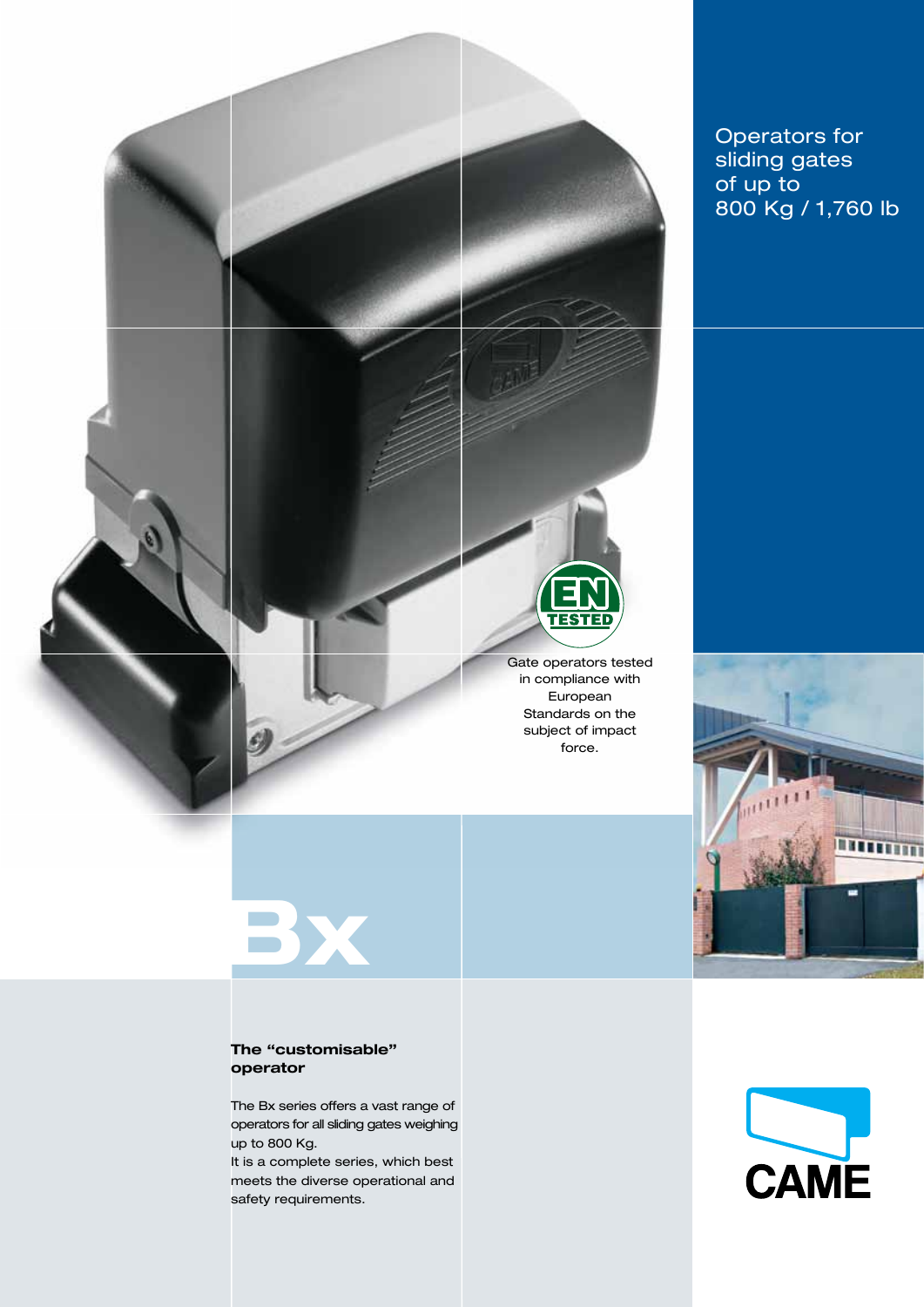# **BX** 230V 24V

#### Extremely practical and completely safe

Bx is the right solution when automating sliding gates. Thanks to highest levels of efficiency and safety provided by the control boards, Bx is suited for numerous application contexts, both in residential and apartment block settings. The series also offers several 24V versions to be used for intense work loads, and is ideal where there are frequent power outages.



Exclusively practical. BX-P is the version featuring the PRATICO SYSTEM - the userfriendly Came PATENTED device which, in the event of blackouts, releases the gearmotor through the transmitter no need to search for any keys.



Encoder technology. The gate's movement is electronically controlled, and it is safe and constant, giving you total peaceof-mind and safety when using it.



True comfort. In the event of a blackout, the electronics of the 24V versions immediately activates the emergency mode through the batteries (optional).

Safety even when the gate is not in motion. If the safety devices detect an obstacle.

Movement control.

Bx enables you to arrest the gate directly from the transmitter, giving you total control of the system.

every command is ignored. **EN12445 – EN12453 compliant.** The built-in panel of the BX-74 constantly controls the door's movement allowing for safe thrust, and is EU standard compliant.

Designed to last over time. The high degree of sturdiness of all the components provides maximum endurance against the atmospheric agents.

 $\overline{G}$ 

Easier and safer operation. Bx is fitted to take and control auxiliary lighting, which turns on every time the gate is opened, thus making the access easier and safer.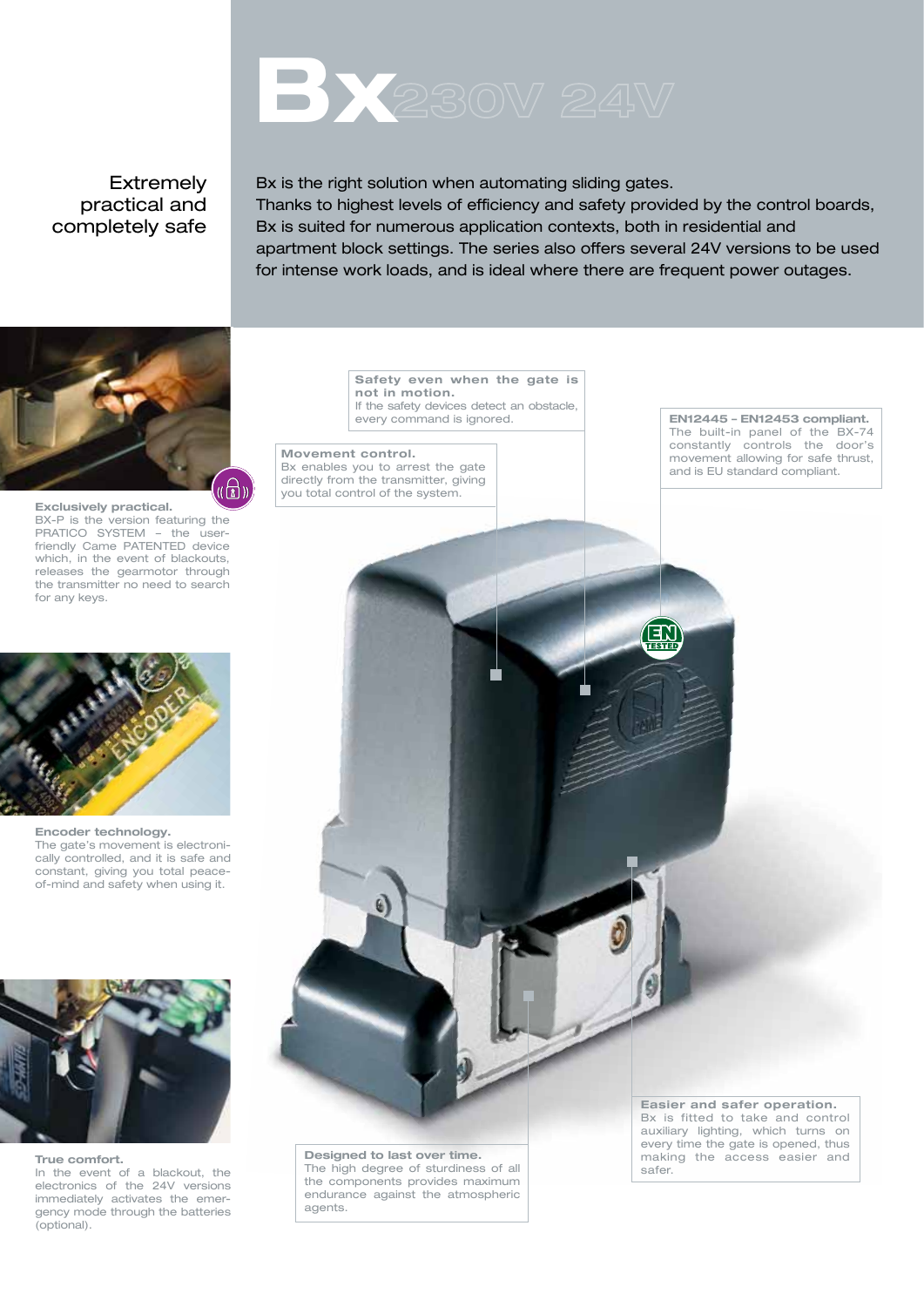

## The 230V electronics

Besides the usual control and safety functions, Bx's 230V electronics provide certain details that allow for total control of the operator and optimal working conditions of the same. Here are some examples:

- > Total control of the gate from the transmitter
- including the possibility of immediately stopping the movement of the gate leaves.
- > Partial opening of the gate to allow pedestrian passage.
- > Safety even when the gate is not moving thanks to the special electronic circuit which ignores every command if an obstacle is detected by the safety devices.

## The advantages of the 24V Bx $(\dot{a})$

#### When the highest degree of comfort, performance and safety are required, Bx's 24V technology elevates the potential of the operator, particularly:

#### > No more blackouts

The 24V electronics automatically detect any absence of power and activate the emergency back up batteries, to open and close the gate.

#### > Frequent passages

The low-voltage gearmotor guarantees functioning even in the harshest of working conditions, such as in apartment blocks and in other collective settings.

#### > Quick openings

Adaptable to all needs, the 24V electronics enable the adjustment of the working speed of the gate leaves and provide for a smooth, soft closing as well.

#### > Obstacle detection

A special electronic circuit constantly sweeps for any obstacles to the gate leaves, and if needed stops or inverts the direction of movement.



#### Standard installation





In the event a careful analysis of the automated gate's risks were to require it, the use of sensitive safety infrared or contact edges becomes indispensable.